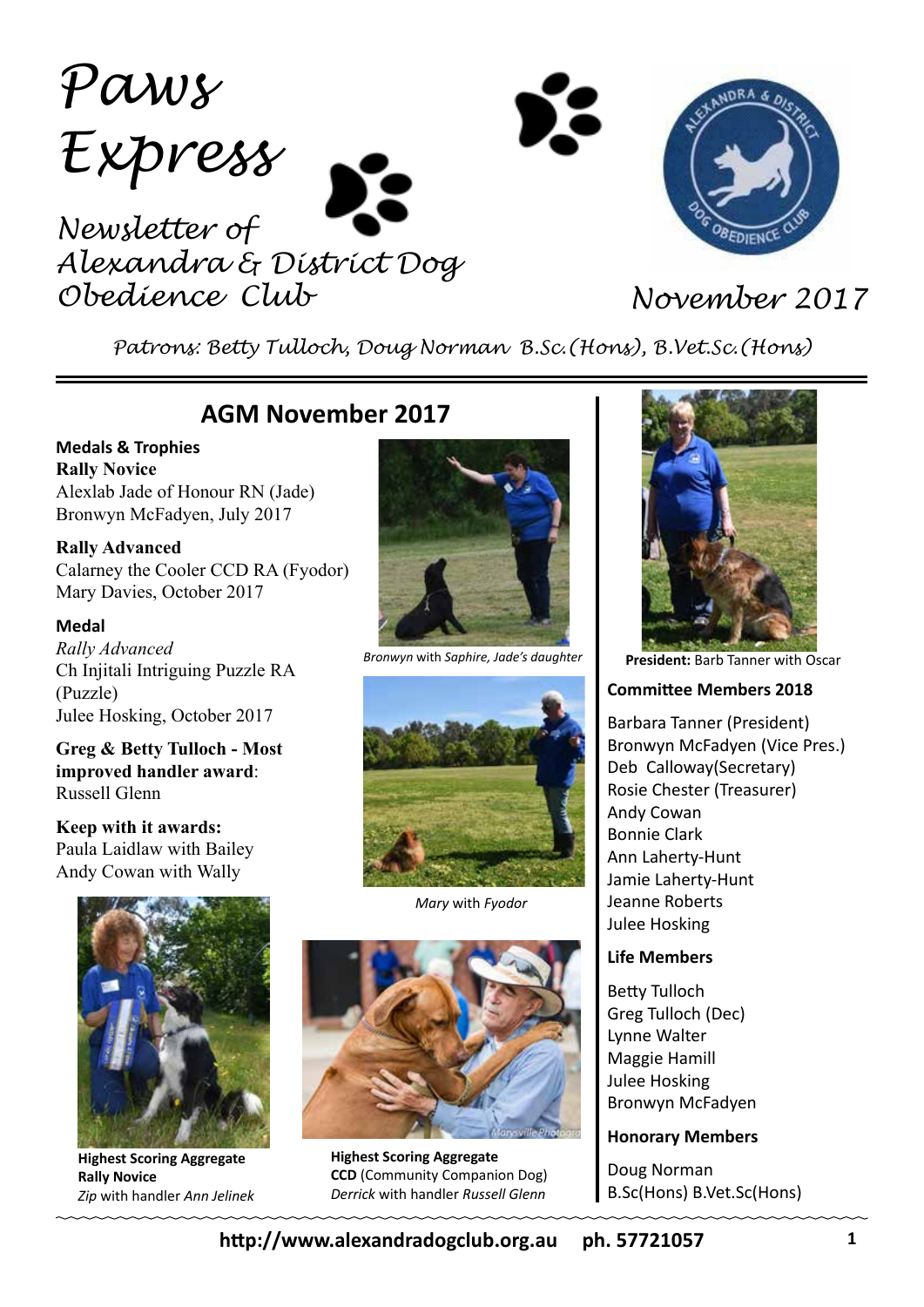# **Alexandra Show 2017 - Members Competition**



**Rally :** Judge - Julee, 1. Ann & Millie, 2. Bronwyn & Saphire, 3. Rosie & Peanut



**CCD :** Judge - Mary, 1. Maggie & Sam, 2. Ann & Millie, 3. Russell & Derrick





**Rally :** Ann & Millie



**Rally :** Bronwyn & Saphire



**Rally :** Rosie & Peanut

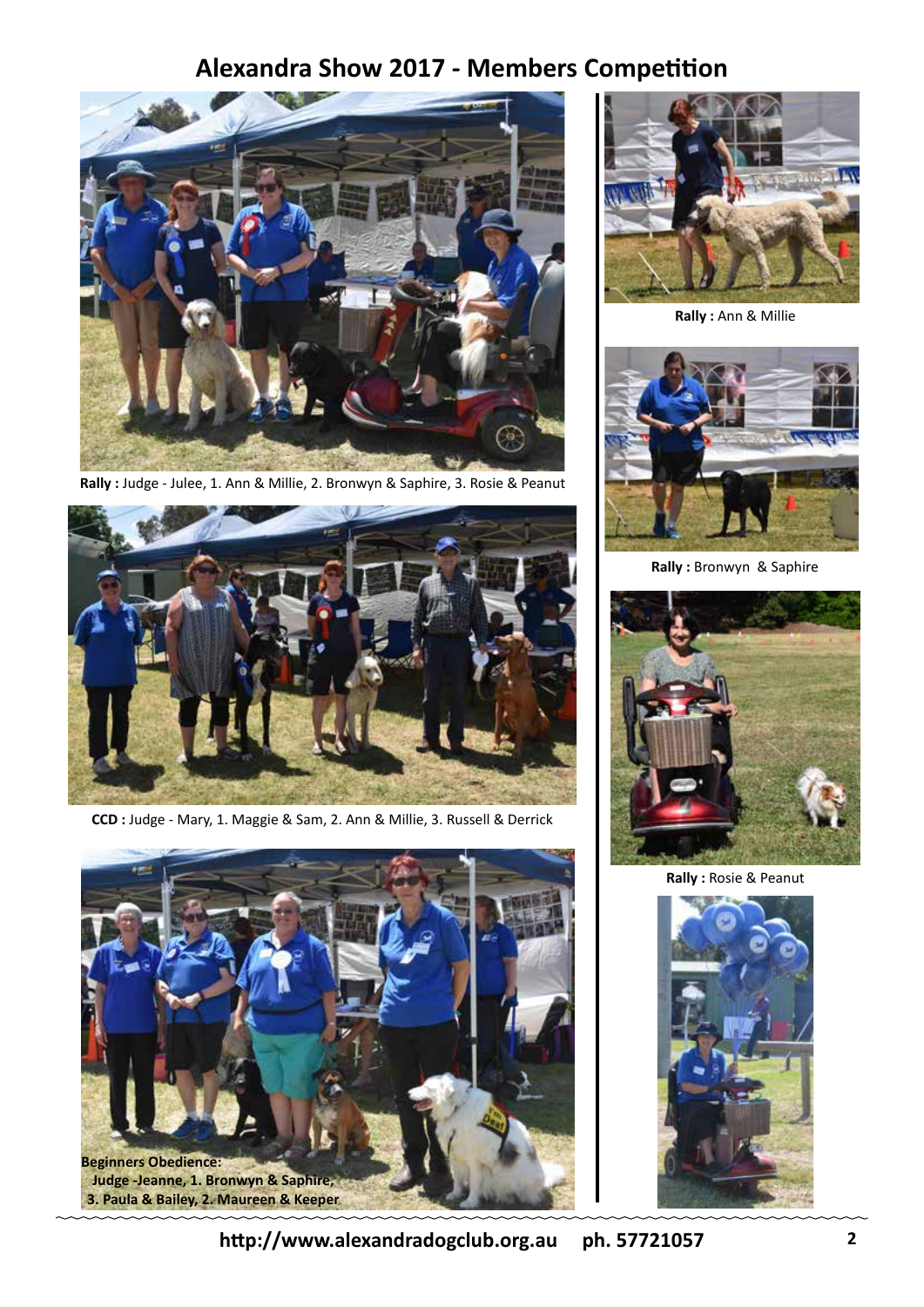# **Alexandra Show 2017 Assistance Dog Demonstration**



A popular Assistance Dog demonstration at the Alexandra Show by Jess Torrence with her Assistance Dogs in Training, Wally and Black Betty, with commentary by Jeanne Roberts.



Caitlin with Wally exploring the exciting rocks, statues, timber stacks and compost heaps at Bedrock, a great training area.



Jess with Assistance Dog in Training, Black Betty

# **Dog snack recipes**

## **Pumpkin Dog Biscuits**

- a delicious, healthy alternative to commercial dog biscuits

#### **Ingredients**

2 1/2 cups rice flour 1/2 cup mashed pumpkin (easiest ways to cook is in the microwave) 2 eggs 2 tablespoons of milk powder Pinch of dried parsely

Pinch of seas salt (optional)

### **Method**

Preheat oven to 180 degrees. Whip together eggs and pumpkin, add milk powder, parsley and salt and mix together.

Gradually add rice flour until you have a thick dough.

Turn onto a lightly floured (rice flour) surface and knead until smooth. Roll out onto a sheet and cut into shapes. Reform and roll out until all the dough is used up.

Cook for 15-20 minutes, then turn them over and cook for a futher 15-20 minutes.

## **Kylie's Liver Crack (cake)**

- an economical, healthy training treat which dogs LOVE!)

### **Ingredients**

500g fresh lamb liver 1 ½ cups chick pea flour (or you can use rice flour or any flour of your choice) 4 eggs 1 tsp baking powder

### **Method**

Preheat oven to 100 degrees. Blitz in food processor until pureed Pour into a shallow baking tin lined with baking paper Cook for about 1 hour Cut into cubes and freeze in zip lock bags until needed NB: You can also do a tuna version by substituting tuna for the liver.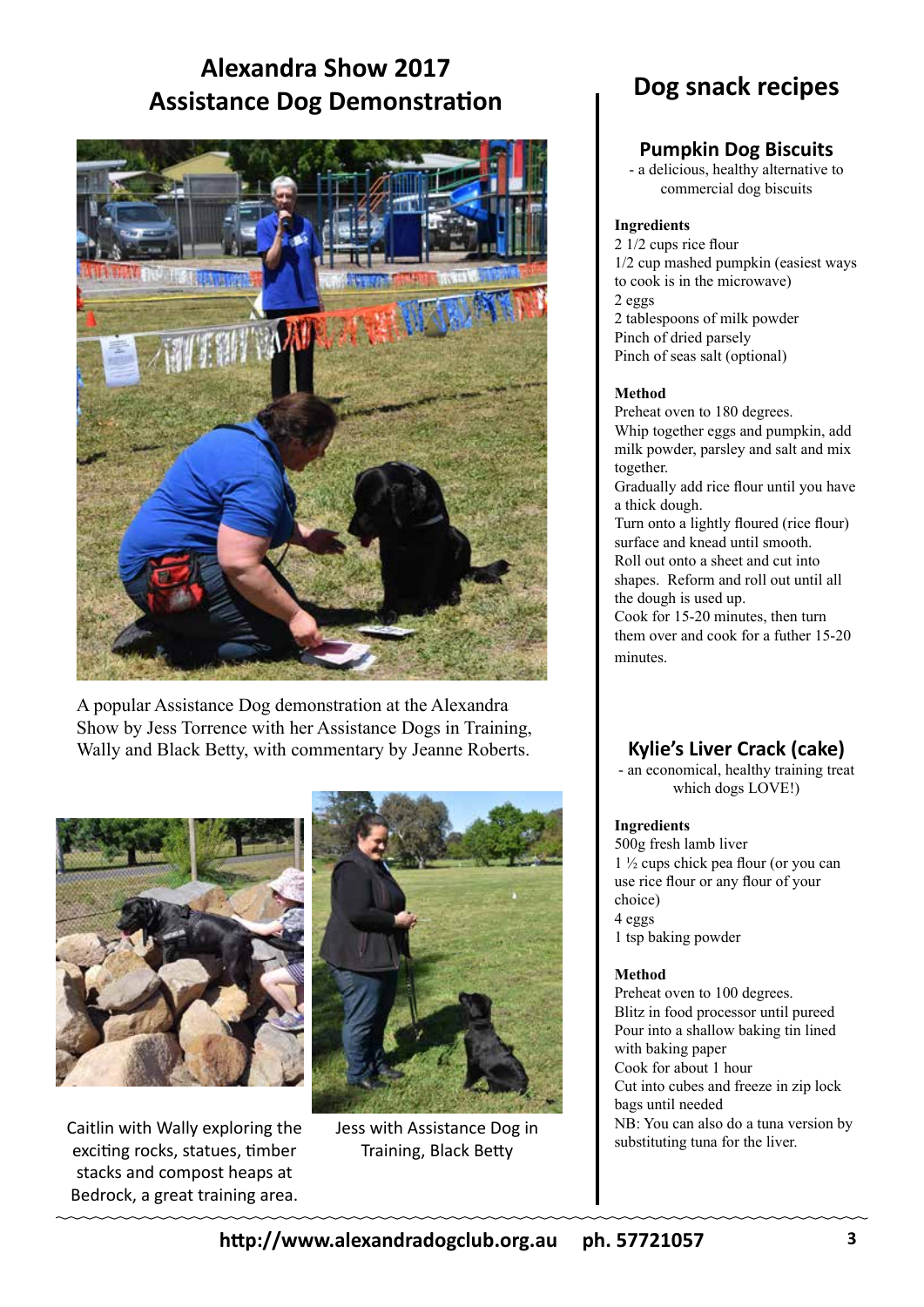# **Instructor profile - Jeanne Roberts**

Dogs have always been an important part of my life. My very 1st puppy was a black and white Cocker Spaniel, "Major". I must have been about 7 years old!!

I have owned and worked with Golden Retrievers for the past 47 years, ever since David, my husband, gave me an 8 week old puppy as an Engagement Present, his name was "Moses". Over time we have had: "Nelson"; "Oro"; "Grady"; "Chester" and currently, "Midas" and "Jasper". All these boys have been much loved family members and all have been completely different!!!

I enjoy working with my dogs and have participated in Conformation Showing, Obedience Work and Retrieving Trials. Forming a strong partnership and working with my dog makes me happy and really gives me a sense of accomplishment.

The 1st Obedience Club I joined was in Kalgoorlie WA, back in the 70's. Boy! Was it different from how we train now.......and the changes have only been for the better.

I have been a member of ADDOC for over 10 years and have volunteered as an Instructor for the past 5 years. I find working with club members and their dogs terrifically rewarding and satisfying and a privilege. Dogs of all colours, shapes and sizes all brought together by a common factor: the love of their owner.

One important tip I'd like to give you all as you work to make your beloved pet a responsible, well behaved family member.......relax, have fun and remember – your dog can have a "bad hair day" just like you!!!





Jeanne and Jasper retrieving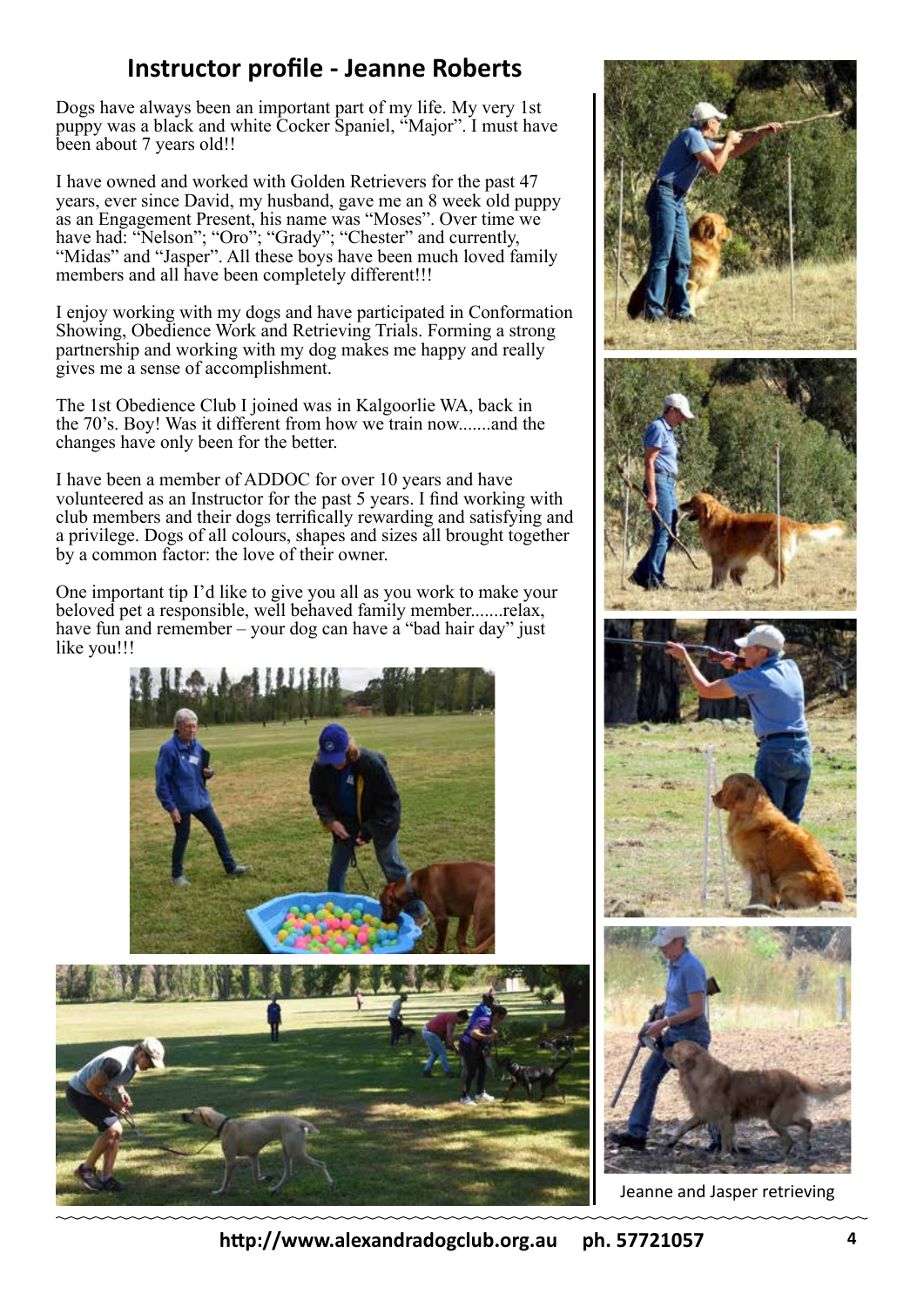# **Thank you and farewell - Lynne Walter**



Lynne giving valuable advice to Lee and Kelly with their German Short Haired Pointer, Ollie



Lynne with her German Short Haired Pointer, Tilly



Lynne having agility fun with her German Short Haired Pointer, Tilly

Following her training as an Obedience Instructor with the Croydon and District Obedience Dog Club, Lynne applied the positive reinforcement approach when she joined ADDOC in early 2004.

At the time there was only one class of 5 members with Lorna Warne instructing.

As well as introducing the new way of training with positive reinforcement, more classes and training each Sunday, Lynne designed the club's logo featuring a dog in play bow.

Lynne also included agility equipment to increase fun elements during training.

In addition to the Companion Dog title achieved with her Weimaraner, *Sherpa*, Lynne and her second German Short Haired Pointer, *Tilly*, gained their Tracking Champion title.

In 2013, Lynne was honoured with Life Membership of ADDOC.

We thank Lynne for her enormous contribution to making ADDOC such a successful dog club.

Happy travels Lynne and Doug.



**http://www.alexandradogclub.org.au ph. 57721057**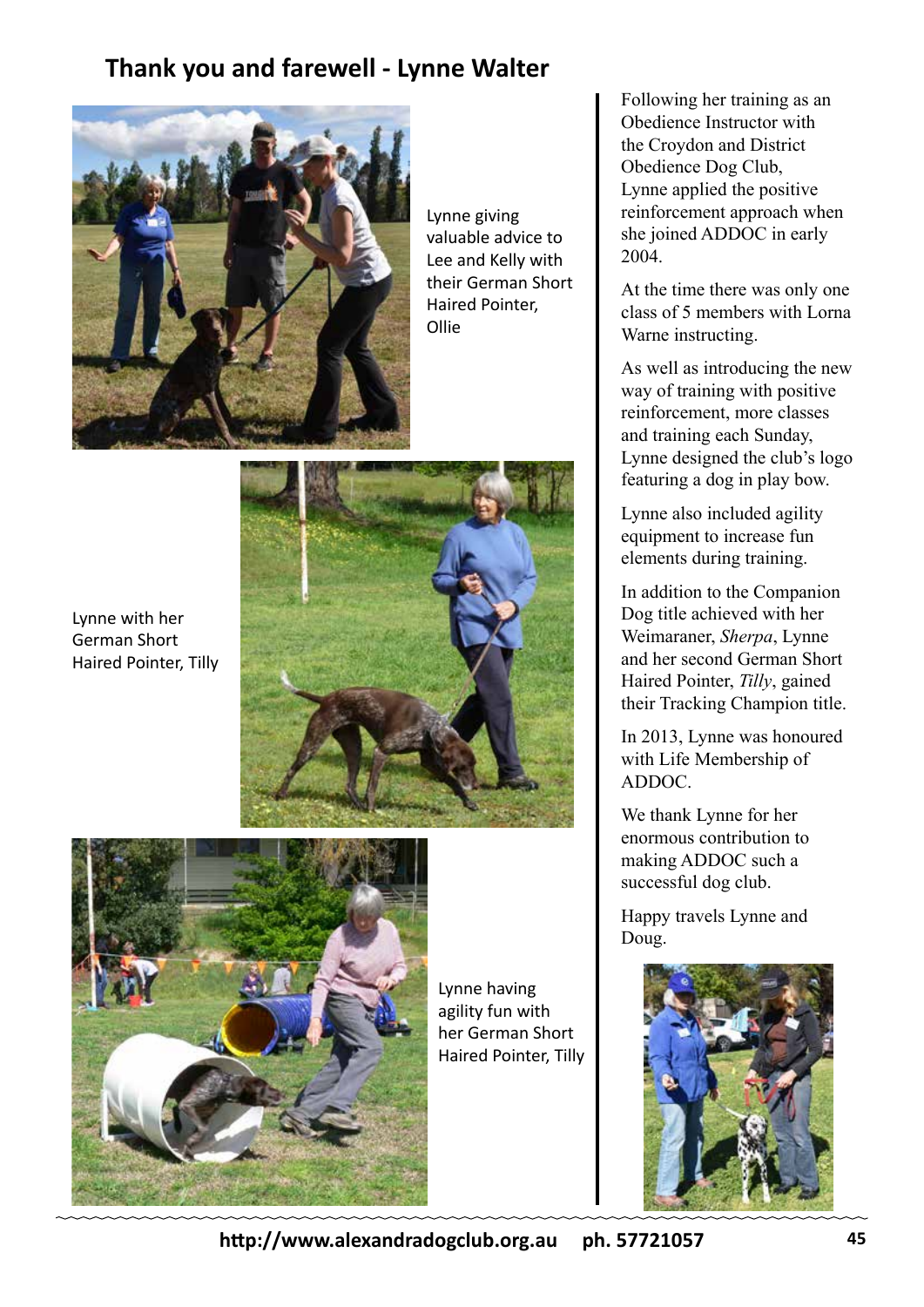

Barb training Karen with Sophie, Maureen with Keeper and Andy with Wally.



Instructor Julee training a new experience for dogs



Graduation from FCC3 (Family Companion Certificate) Maggie with Mr Darcy, Joyce with Nessie and Paula with Bailey

## **A poem from an untrained puppy**

My family brought me home with them.

Snugly cradled in their arms. They cuddled me and smiled at me.

And said I was full of charm.

We would laugh and play all day, They showered me with toys, I soon learned to love my family, Especially the girls and boys.

The children loved to feed me, They'd give me special treats. They even let me sleep with them, Snuggled between the sheets.

They used to laugh and praise me, When I played with my old shoe, But I was never taught the difference Between the old ones and the new!

The kids and I would grab a rag And for hours we would tug, So I thought I did the right thing When I chewed the bathroom rug!

They said I was out of control And would have to live outside, This I did not understand, Although I tried and tried.

The walks stopped one by one They said they didn't have time I wish I could have changed things, I wished I knew my crime.

My life became so lonely In the back yard on a chain I barked and barked all day long, To keep from going insane.

So they brought me to a shelter, But were embarrassed to say why They said I caused an allergy, And then kissed me goodbye.

If I'd only had some training, When I was just a pup, I wouldn't have been so confused When I was all grown up.